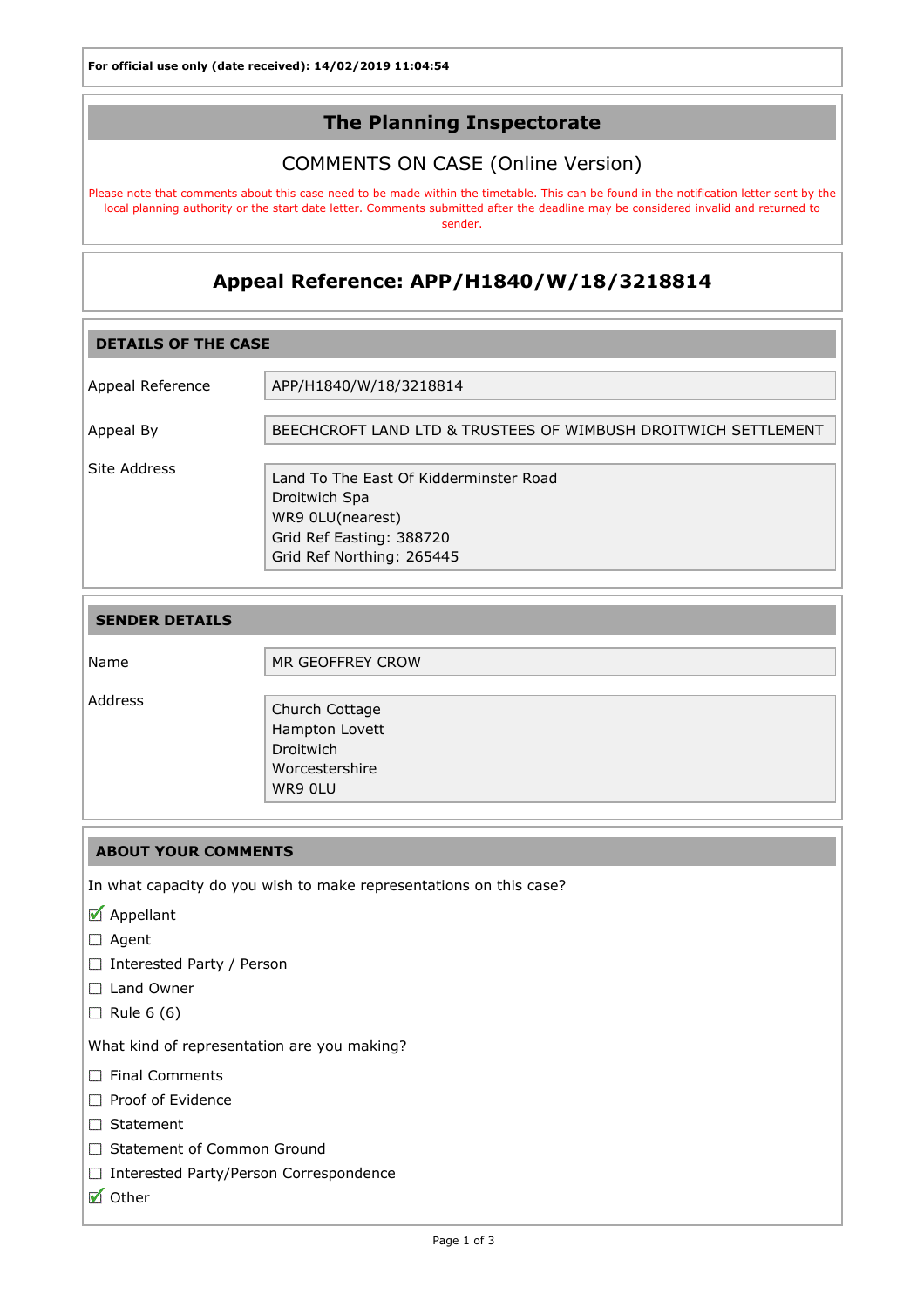## YOUR COMMENTS ON THE CASE

Letter from Hampton Lovett and Westwood Parish Ccouncil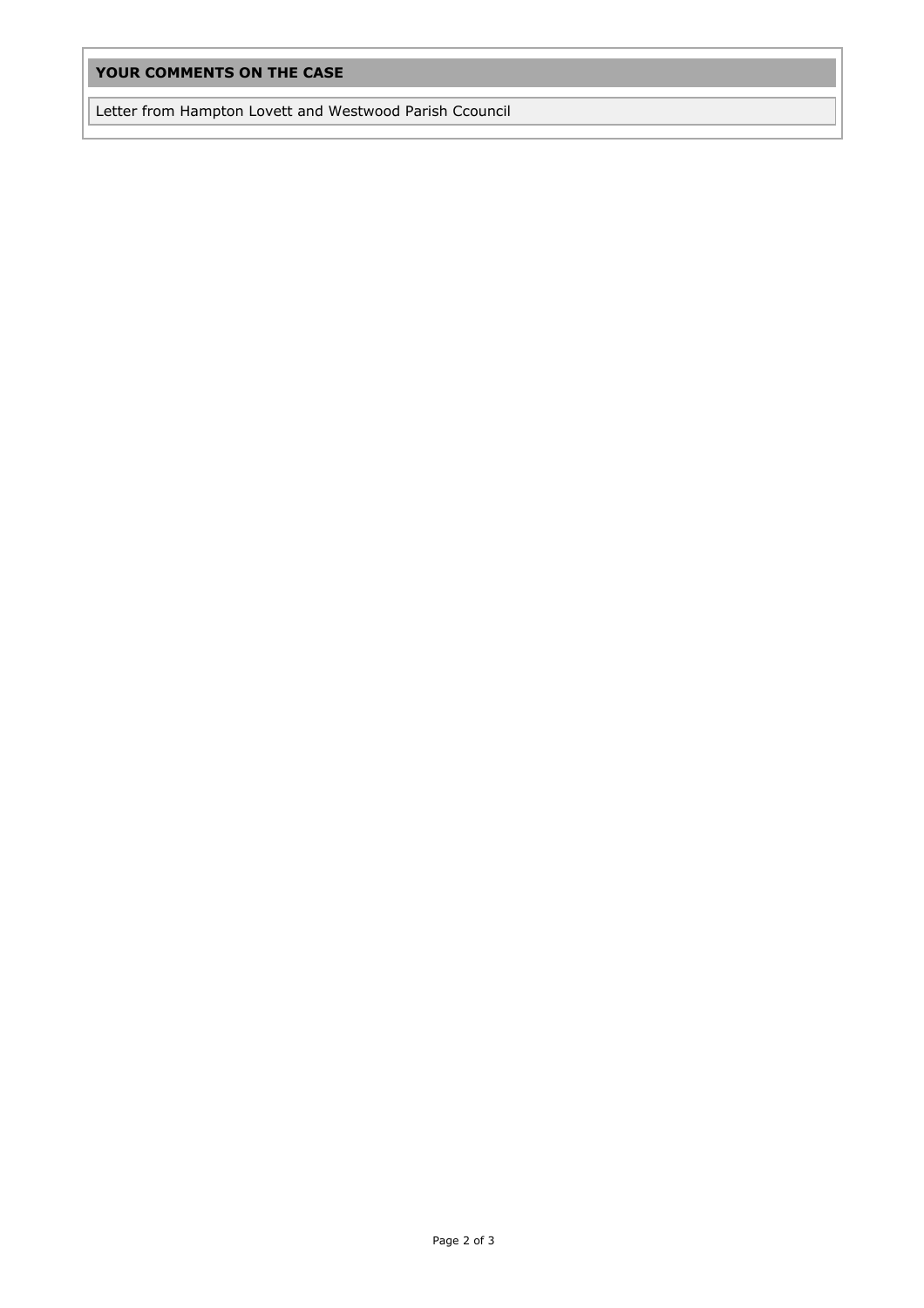#### COMMENT DOCUMENTS

#### The documents listed below were uploaded with this form:

Relates to Section: REPRESENTATION **Document Description:** Your comments on the appeal. File name: Letter to Tribunal PDF 002.jpg File name: Letter to Tribunal PDF 001.jpg

PLEASE ENSURE THAT A COPY OF THIS SHEET IS ENCLOSED WHEN POSTING THE ABOVE DOCUMENTS TO US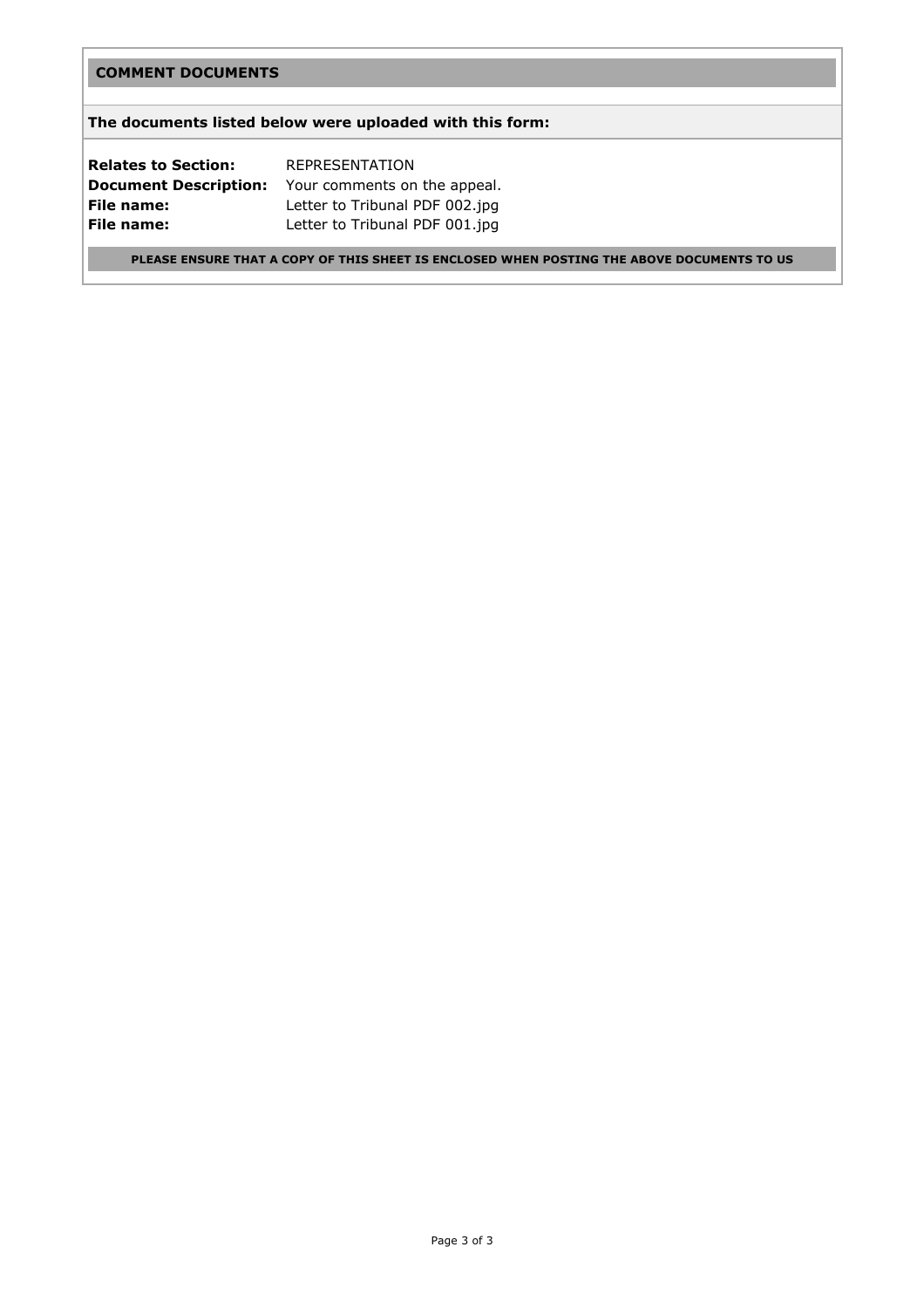## The Planning Inspectorate

## COMMENTS ON CASE - PERSONAL FORM (Online Version)

Please note that comments about this case need to be made within the timetable. This can be found in either the start date letter or the notification letter. Comments submitted after the deadline may be considered invalid and returned to sender.

# Appeal Reference: APP/H1840/W/18/3218814

| <b>SENDER DETAILS</b> |                                                                            |  |
|-----------------------|----------------------------------------------------------------------------|--|
| Name                  | MR GEOFFREY CROW                                                           |  |
| Address               | Church Cottage<br>Hampton Lovett<br>Droitwich<br>Worcestershire<br>WR9 OLU |  |
| Email Address         | gdcsfc@aol.com                                                             |  |
| Telephone Number      | 01905772850                                                                |  |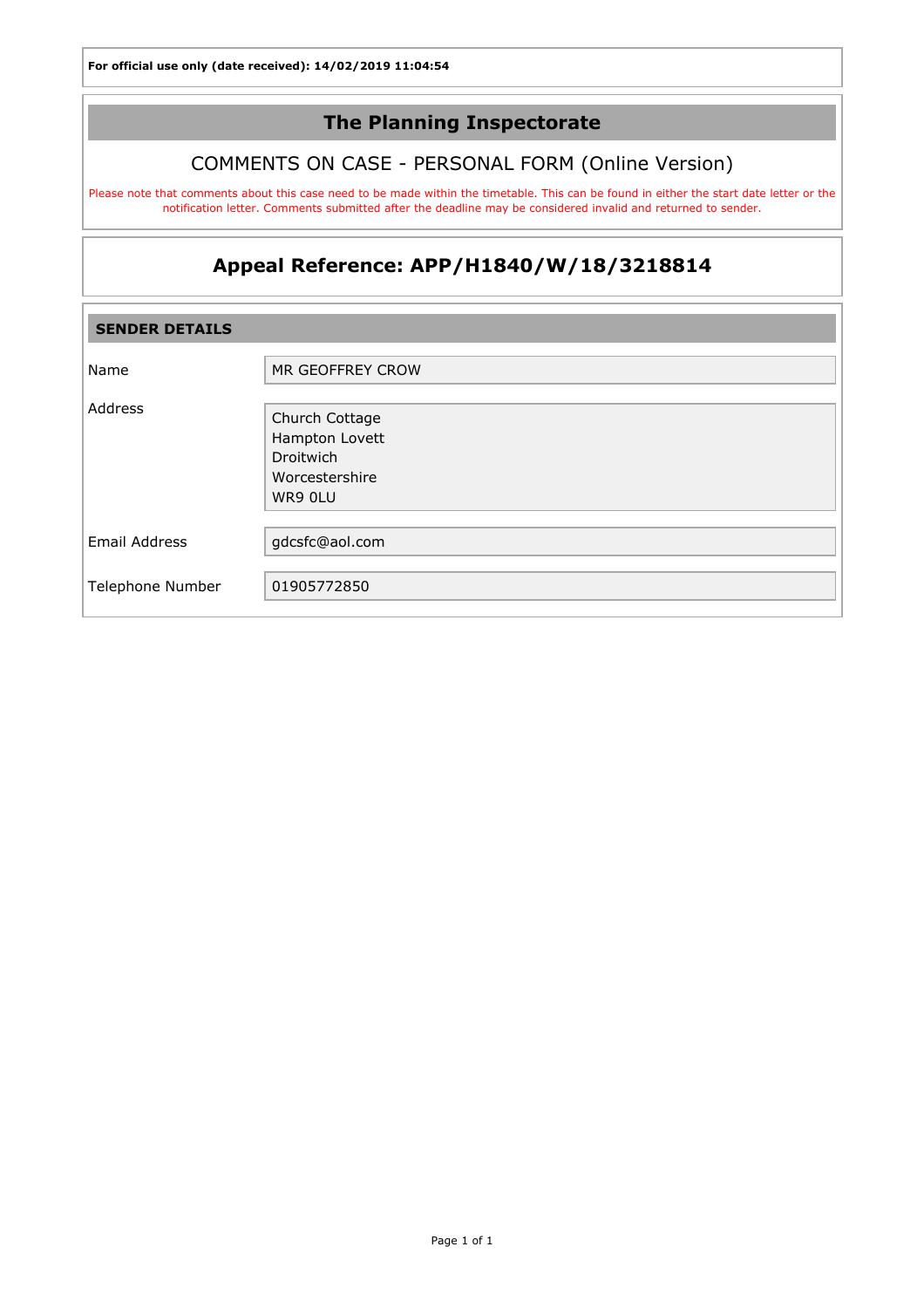# **HAMPTON LOVETT AND WESTWOOD PARISH COUNCIL WORCESTERSHIRE**

**Church Cottage Hampton Lovett Droitwich** Worcestershire **WR9 OLU** Telephone 01905 772850 Mobile 07889826370 Email gdcsfc@aol.com

09/02/2019 The Planning Inspectorate Room3/O Kite Wing Temple Quay House 2, The Square Temple Quay **Bristol** BS1 6PN Dear Sirs.

# Re Planning Application17/01631/OUT Land to the East of Kidderminster Road A442, Hampton Lovett Appeals Ref APP/H1840/W/18/3218814

Hampton Lovett & Westwood Parish Council which is within Hampton Lovett and Westwood Historic Settlement, provided their submission to the District Council following their review of the proposals from the developers. We consider that the planning proposal development is in conflict with a number of South Worcestershire Development Plan policies in particular SWDP6 :- Historic Environment, SWDP 24:-Management of the Historic Environment. SWDP21 Design and SWDP25 Landscape Character, and therefore does not represent sustainable development in this area.

As has previously been stated the South Worcestershire Development Plan underwent an extensive examination and was found to be sound. It was published on 25<sup>th</sup> February 2016 and runs until 31<sup>st</sup> March 2030. The housing requirement for Wychavon District is 10,600 dwellings as set out in table 4b(ii) of SWDP3.

Clerk and RFO Jemma Towers TL 07927003369 Chairman G D Crow

Email jemmatowers@yahoo.co.uk Email gdcsfc@aol.com